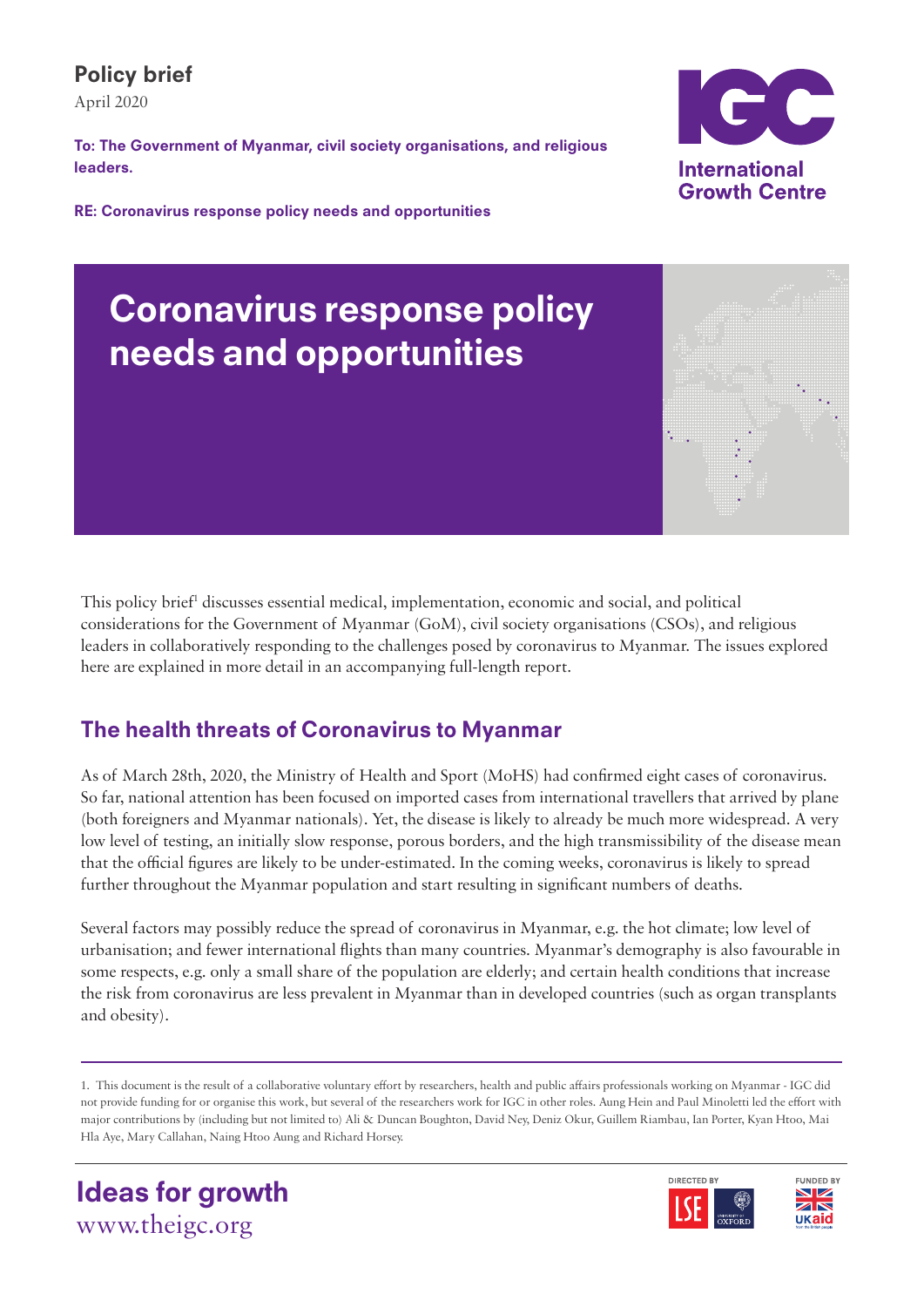However, Myanmar also has several factors that may increase the spread of coronavirus, e.g. a high prevalence of malnutrition and people that are underweight; elderly people typically living in households with younger family members and so having a high risk of exposure; overcrowding in urban slums and IDP camps; and the high prevalence of certain health conditions that increase the risk from coronavirus (such as hypertension, diabetes, AIDS, tuberculosis).

### Social, economic, and political considerations

In responding to coronavirus, the nation's health care system, the standard of governance, and social bonds are all relevant. There are significant trade-offs among medical, social, economic, and political requirements. There are certain measures that, if fully implemented, may have a big impact on reducing the health impact of coronavirus, but also impose a very heavy burden on society and households' ability to meet their basic economic needs. Further, such measures might be extremely difficult, or even impossible, to fully implement.

Despite recent improvements, the decades of disinvestment have left Myanmar's health care system severely under-resourced and constrained, including for surveillance, testing, contact tracing, and case management (treatment). In addition, existing resources – including Intensive Care Unit facilities – are concentrated in just three cities, e.g. Yangon, Mandalay, and Nay Pyi Taw.

Coronavirus is already having a negative impact on the economy, including on employment and incomes. At present, the economic impact is concentrated on manufacturing (especially garment) and tourism sectors. However, it is likely to spread to the rest of the economy. The economic burden will disproportionately fall on the poor, including various dayrate workers in urban and rural areas, and the landless in rural areas. If Myanmar were to implement strict suppression measures (e.g. a 'lockdown' on citizens' movement for weeks or months), the economic burden on many households in Myanmar would be impossible to bear – many households cannot afford to have no income for weeks or months. The GoM also does not have the capacity to implement the kind of highly sophisticated economic interventions currently being used in many developed countries to limit the impact that a 'lockdown' has on citizens' incomes.

A lack of resources and a historical lack of cooperation between different government ministries challenge the implementation capacity of the GoM at all levels. These challenges are particularly severe at local-level government, which is critical for an effective response. Further the GoM is not the only important provider of healthcare and other important related services, with CSOs, CBOs, UN/INGOs, the private sector, and Ethnic Armed Organisations (EAOs) all having significant roles. Coordinating the response of all the relevant GoM and non-GoM actors is a major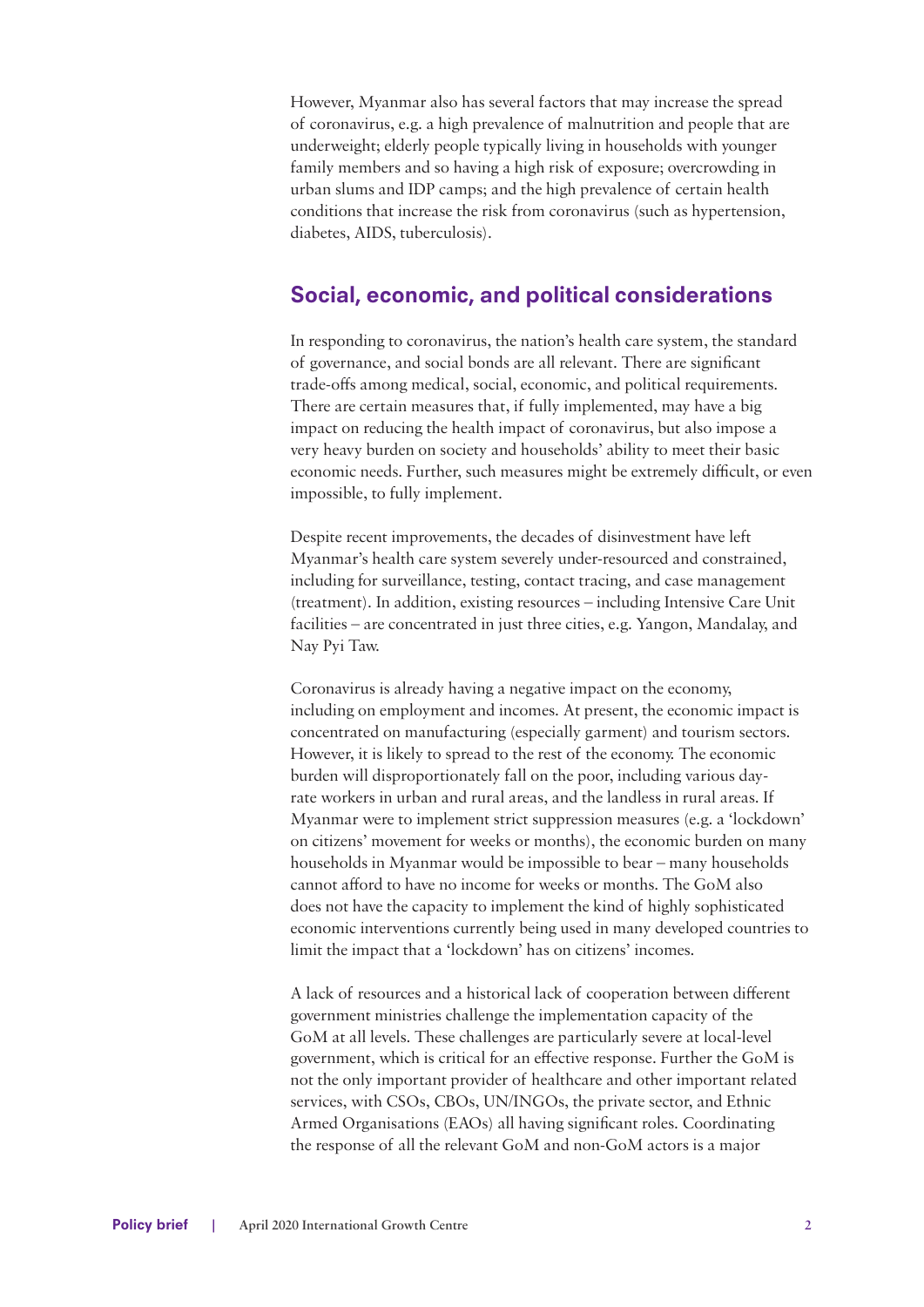challenge. And, CSO response needs greater coordination than is typically the case for a natural disaster, due to the risks of well-intentioned CSO relief efforts spreading the disease if appropriate safeguards are not followed. Additionally, the reach of GoM institutions in certain areas of the country is limited by ongoing conflict (especially in Rakhine State, Paletwa Township, and northern Shan State).

Compared to most countries, people in Myanmar have a low level of trust in most government institutions, and also in most of their fellow citizens. This is a considerable challenge for responding effectively to the threat of coronavirus. However, some channels are highly trusted and have a key role to play in the coronavirus response, e.g. the State Counsellor (Daw Aung San Suu Kyi), the President, local communities (such as wards/villages), and religious leaders.

#### Recommendations for the GoM, civil society organisations, and religious leaders

**Focus on mitigation measures:** It would be extremely difficult for Myanmar to fully implement aggressive suppression measures for coronavirus (such as an extended period of nationwide lockdown). And, if it were able to do this, the economic and social damage would be extremely high. Therefore, stakeholders should focus on mitigation measures. These may include working with trusted community healthcare volunteers for preventive measures; working with possible super-spreaders (such as water delivery companies and monks) to limit risks; installing handwashing stations at wet-markets, bus stations, frontline service stations; and so on. (N.B. A more comprehensive list is included in the full-length report, along with considerations of potential health impact; social and economic costs; and ease of implementation). As the situation develops, more stringent but costly measures may become necessary.

**Strengthen institutional capacity through collaboration and resourcepooling:** There is an urgent need for the GoM to create a multidepartmental, multi-stakeholder implementation structure (such as an 'Incident Management System'). Specific attention to implementation at the local level is required. GoM needs to coordinate with and facilitate the response of other stakeholders, e.g. CSOs, CBOs, UN/INGOs, the private sector and Ethnic Armed Organisations (EAOs). CSOs should also collaborate among themselves to ensure adequate geographic and demographic coverage. The implementation structure can be supported by a major policy-making body, such as the Central Committee to Prevent, Control, and Treat the 2019 Novel Coronavirus.

**Make use of existing governance structures:** MoHS (health services) and GAD (coordinating local government) obviously have key roles to play for coronavirus response. However, there are many other entities that should also be harnessed, one such example is Department of Rural Development